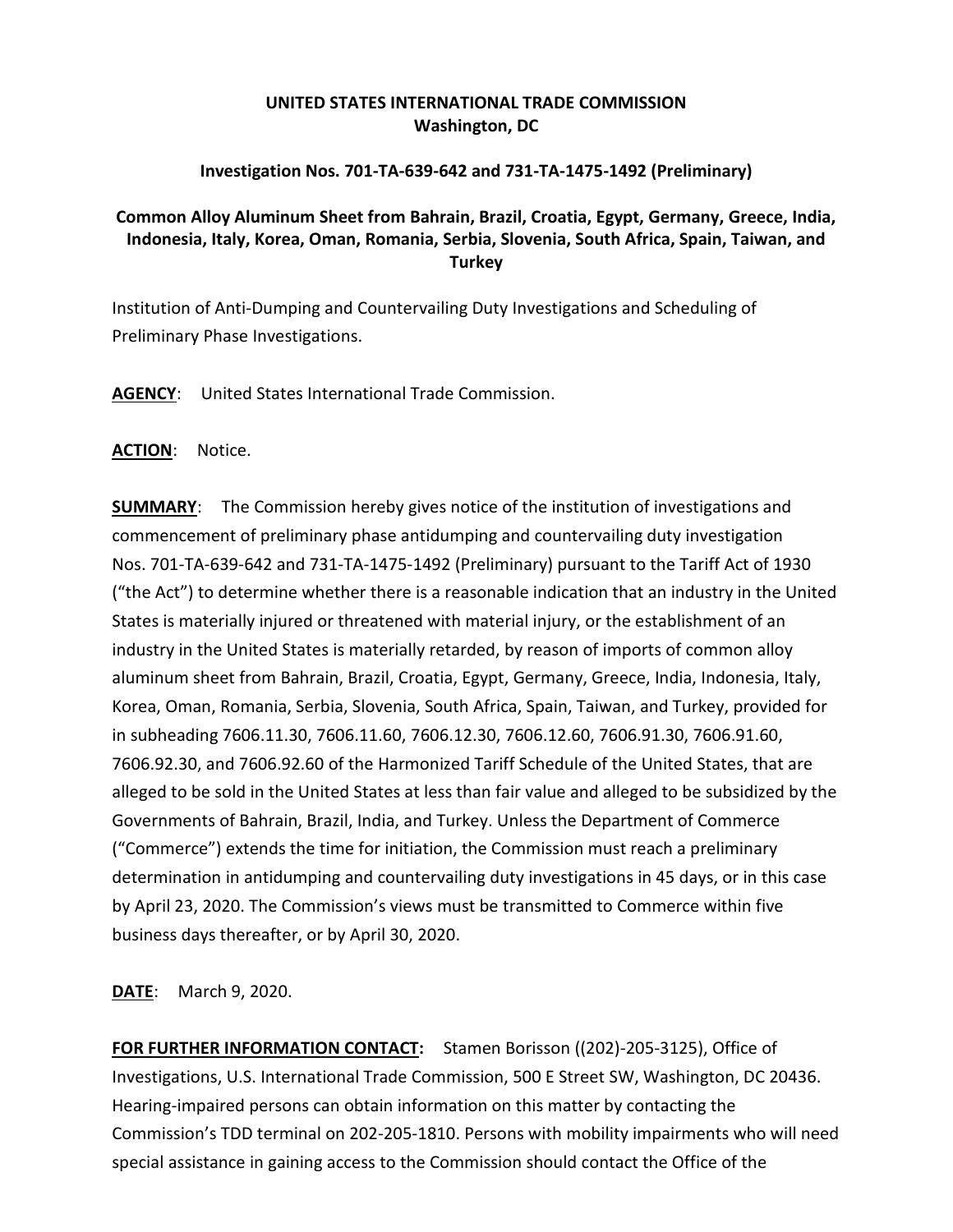Secretary at 202-205-2000. General information concerning the Commission may also be obtained by accessing its internet server (*[https://www.usitc.gov](https://www.usitc.gov/)*). The public record for these investigations may be viewed on the Commission's electronic docket (EDIS) at *[https://edis.usitc.gov](https://edis.usitc.gov/)*.

## **SUPPLEMENTARY INFORMATION**:

**Background**.--These investigations are being instituted, pursuant to sections 703(a) and 733(a) of the Tariff Act of 1930 (19 U.S.C. 1671b(a) and 1673b(a)), in response to a petition filed on March 9, 2020, by The Aluminum Association Common Alloy Aluminum Sheet Working Group and its Individual Members, Aleris Rolled Products, Inc., Beachwood, Ohio; Arconic, Inc., Bettendorf, Iowa; Constellium Rolled Products Ravenswood, LLC, Ravenswood, West Virginia; JW Aluminum Company, Daniel Island, South Carolina; Novelis Corporation, Atlanta, Georgia; and Texarkana Aluminum, Inc., Texarkana, Texas.

For further information concerning the conduct of these investigations and rules of general application, consult the Commission's Rules of Practice and Procedure, part 201, subparts A and B (19 CFR part 201), and part 207, subparts A and B (19 CFR part 207).

**Participation in the investigations and public service list**.--Persons (other than petitioners) wishing to participate in the investigations as parties must file an entry of appearance with the Secretary to the Commission, as provided in sections 201.11 and 207.10 of the Commission's rules, not later than seven days after publication of this notice in the *Federal Register*. Industrial users and (if the merchandise under investigation is sold at the retail level) representative consumer organizations have the right to appear as parties in Commission antidumping duty and countervailing duty investigations. The Secretary will prepare a public service list containing the names and addresses of all persons, or their representatives, who are parties to these investigations upon the expiration of the period for filing entries of appearance.

**Limited disclosure of business proprietary information (BPI) under an administrative protective order (APO) and BPI service list**.--Pursuant to section 207.7(a) of the Commission's rules, the Secretary will make BPI gathered in these investigations available to authorized applicants representing interested parties (as defined in 19 U.S.C. 1677(9)) who are parties to the investigations under the APO issued in the investigations, provided that the application is made not later than seven days after the publication of this notice in the *Federal Register*. A separate service list will be maintained by the Secretary for those parties authorized to receive BPI under the APO.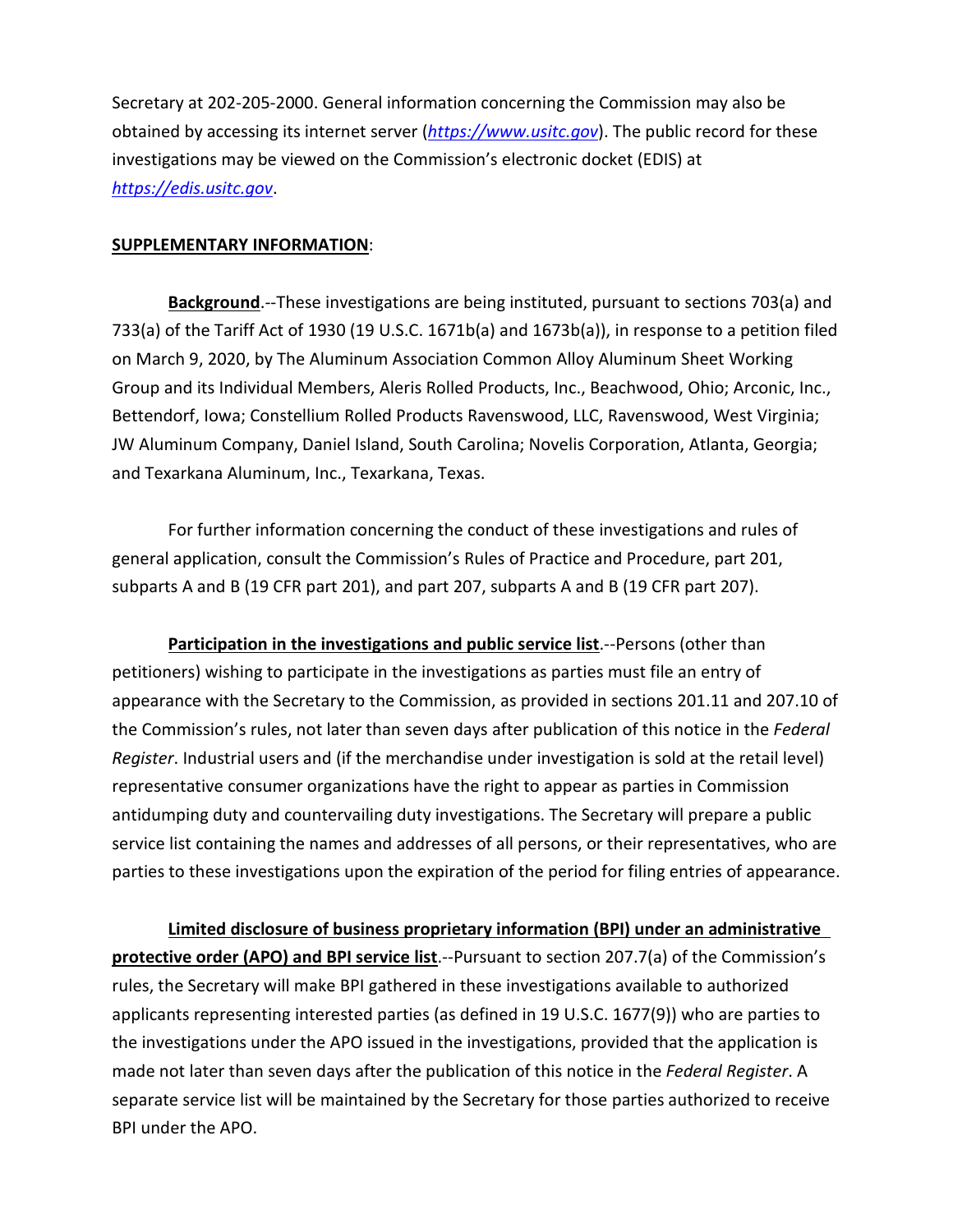**Conference**.--The Commission's Director of Investigations has scheduled a conference in connection with these investigations for 9:30 a.m. on Monday, March 30, 2020, at the U.S. International Trade Commission Building, 500 E Street SW, Washington, DC. Requests to appear at the conference should be emailed to [preliminaryconferences@usitc.gov](mailto:preliminaryconferences@usitc.gov) (DO NOT FILE ON EDIS) on or before March 26, 2020. Parties in support of the imposition of countervailing and antidumping duties in these investigations and parties in opposition to the imposition of such duties will each be collectively allocated one hour within which to make an oral presentation at the conference. A nonparty who has testimony that may aid the Commission's deliberations may request permission to present a short statement at the conference.

**Written submissions**.--As provided in sections 201.8 and 207.15 of the Commission's rules, any person may submit to the Commission on or before April 2, 2020, a written brief containing information and arguments pertinent to the subject matter of the investigations. Parties may file written testimony in connection with their presentation at the conference. All written submissions must conform with the provisions of section 201.8 of the Commission's rules; any submissions that contain BPI must also conform with the requirements of sections 201.6, 207.3, and 207.7 of the Commission's rules. The Commission's *Handbook on Filing Procedures*, available on the Commission's website at

[https://www.usitc.gov/documents/handbook\\_on\\_filing\\_procedures.pdf,](https://www.usitc.gov/documents/handbook_on_filing_procedures.pdf) elaborates upon the Commission's procedures with respect to filings.

In accordance with sections 201.16(c) and 207.3 of the rules, each document filed by a party to the investigations must be served on all other parties to the investigations (as identified by either the public or BPI service list), and a certificate of service must be timely filed. The Secretary will not accept a document for filing without a certificate of service.

**Certification**.--Pursuant to section 207.3 of the Commission's rules, any person submitting information to the Commission in connection with these investigations must certify that the information is accurate and complete to the best of the submitter's knowledge. In making the certification, the submitter will acknowledge that any information that it submits to the Commission during these investigations may be disclosed to and used: (i) by the Commission, its employees and Offices, and contract personnel (a) for developing or maintaining the records of these or related investigations or reviews, or (b) in internal investigations, audits, reviews, and evaluations relating to the programs, personnel, and operations of the Commission including under 5 U.S.C. Appendix 3; or (ii) by U.S. government employees and contract personnel, solely for cybersecurity purposes. All contract personnel will sign appropriate nondisclosure agreements.